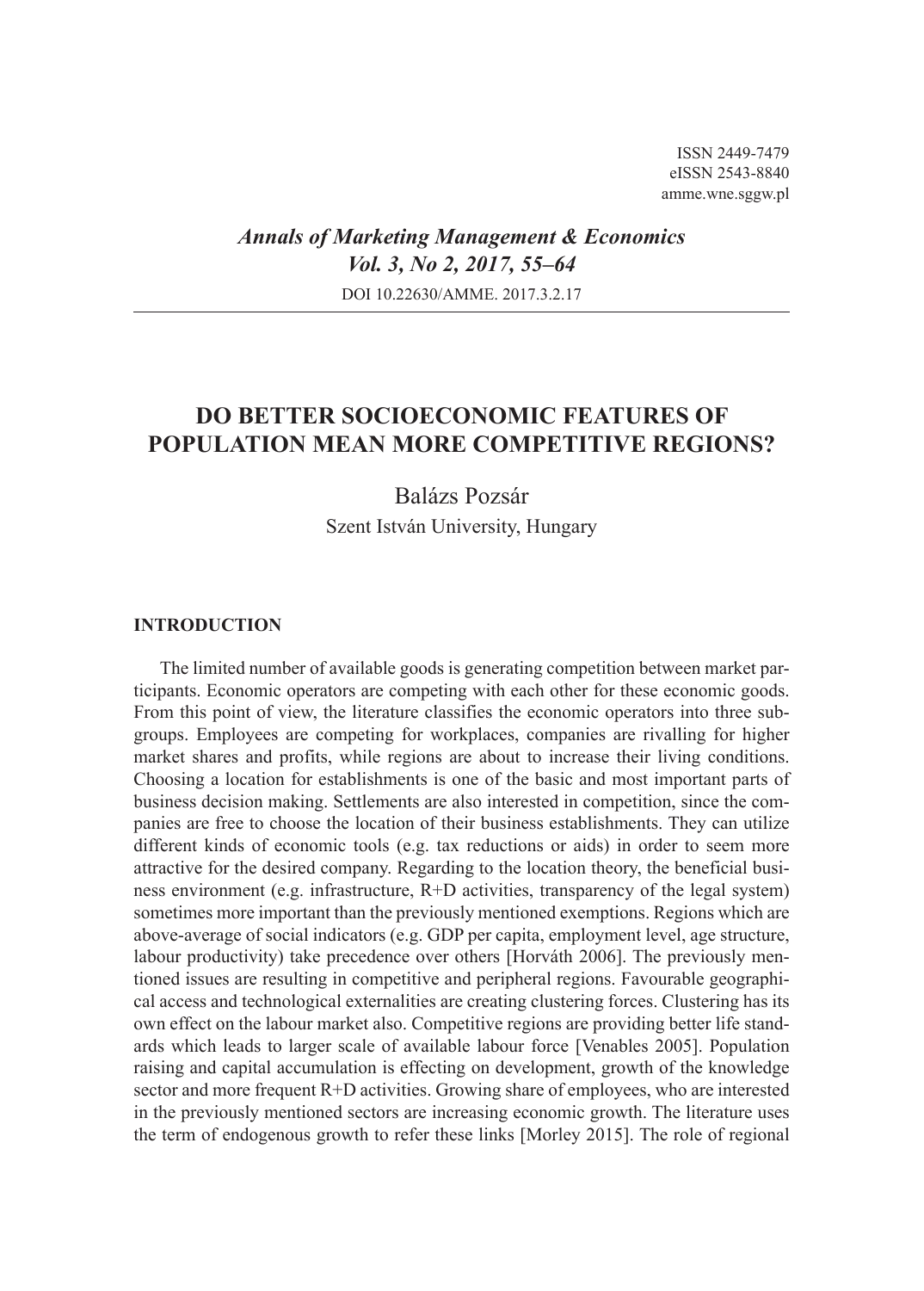development and the population retention of rural areas are becoming more accentuated since the very beginning of the  $21<sup>st</sup>$  century. The European Union's action programme, the Agenda 2000 proposed numerous goals, which are in connection with the growing differences between regions. A few of them were to develop the vitality of rural areas and stabilize agricultural incomes [EC 2000]. The development of rural areas should be sustainable. Sustainable development could be defined as a development process which is meeting the needs of the current generation, without harming the without harming the ability of future generations to meet their own needs [United Nations General Assembly 1987]. The importance of rural areas could not be ignored since most of the total area of EU-28 is described as a rural, as well as more than the half of its population is living in these areas. Important activates like raw material producing and tourism are also linked to rural areas, resulting in a significant share from employment and economic performance [Siudek et al. 2016]. Rural areas and even more peripheral areas are needed to be supported in order to preserve the values which are provided by these areas and mitigate the harmful effects of clustering forces (e.g. rural-urban migration). Without any kind of intervention, the processes would end up in serious differences between regions.

### **MATERIAL AND METHOD**

The objective of the case study was to give an overview of differences between Hungarian regions from the aspect of socioeconomic factors. Assembled and assorted secondary statistical data (e.g. life expectancy, average age of population, educational attainment, number of early school leavers, GDP per capita) on the Hungarian population were intended to characterize NUTS 2 regions by socioeconomic factors. The sources were provided by the Hungarian Central Statistical Office (KSH) and National Territorial Development and Spatial Planning Information System (TeIR). Following indexes were calculated in order to highlight the differences in 2014:

- population growth (actual reproduction to total population);
- − vitality index (population aged 20–39 to population aged over 60);
- − old age dependency ratio (population aged over 65 to population aged 15–64).

### **ANALYSIS OF SOCIAL CONDITIONS ACROSS HUNGARIAN REGIONS**

Regarding on the data by Hungarian Central Statistical Office (KSH), Hungary is a Central European country with an area of  $93,011$  km<sup>2</sup> and population of 9.9 million citizens (date from 2014). It is surrounded by Slovakia, Ukraine, Romania, Serbia, Croatia, Slovenia and Austria. Since 1981, the population was decreasing by 0.24% annually. Hungary is described as a rural country, 66.3% of its area is described as rural, while 33.1% classified as intermediate and just 0.6% is urban [EC 2015b].

The country became the member of the European Union in 2004. Table 1 represents the NUTS classification of the country.

During 1996 and 1998 one NUTS 1, seven NUTS 2 and twenty NUTS 3 regions were formed as the part of preparations of Hungary's accession to the European Union.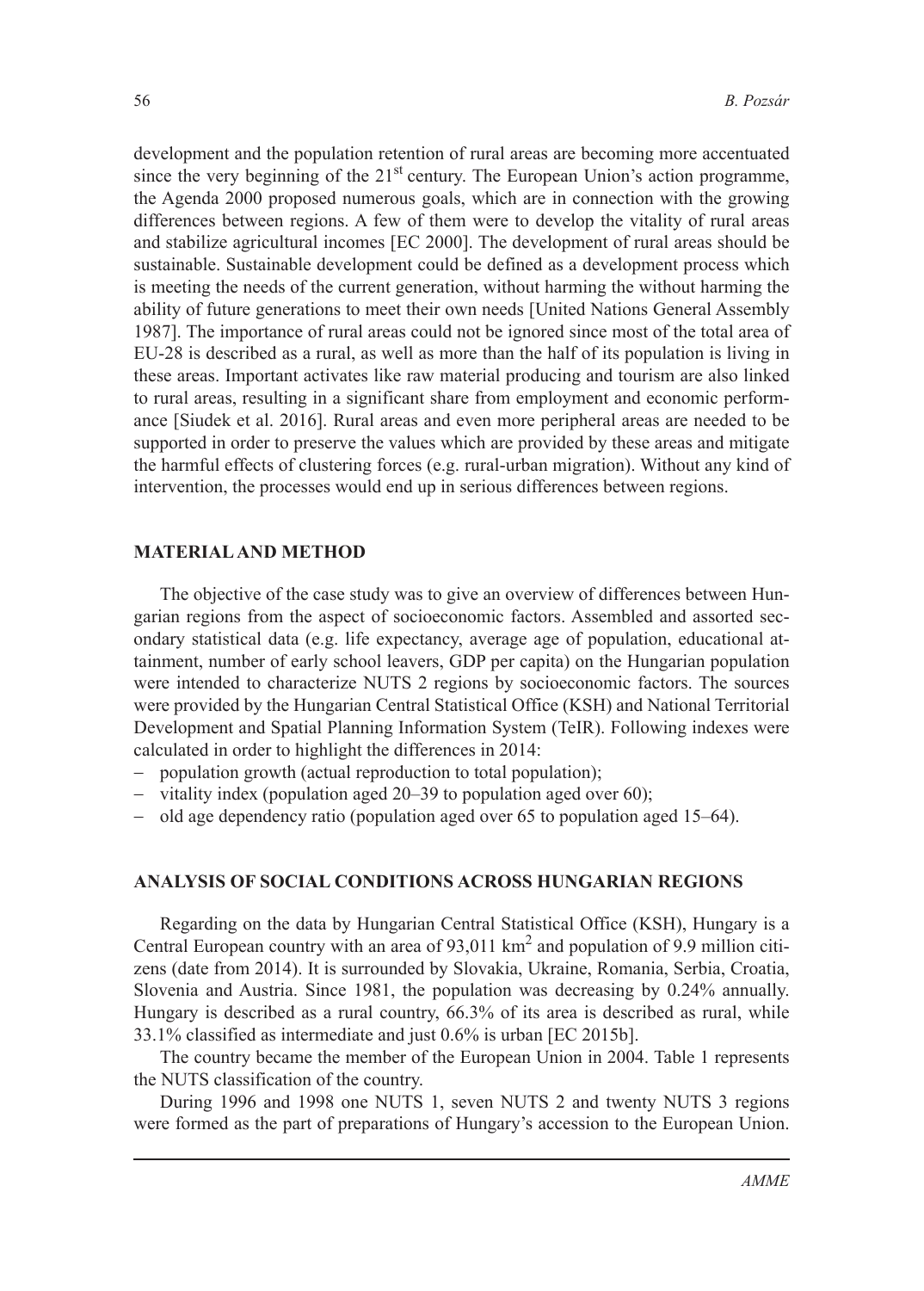| НU     | NUTS <sub>1</sub>            | NUTS <sub>2</sub>                   | NUTS <sub>3</sub>        | LAU 1                      | LAU <sub>2</sub> |
|--------|------------------------------|-------------------------------------|--------------------------|----------------------------|------------------|
|        | statistical large<br>regions | planning and<br>statistical regions | $counties +$<br>Budapest | statistical<br>sub-regions | settlements      |
| Number |                              |                                     | 20                       | 174                        | 3152             |

TABLE 1. The NUTS classification of Hungary

Source: EC 2013.

The Hungarian Central Statistical Office revisited the NUTS classification of Hungary in 2003. Three NUTS 1, seven NUTS 2 and twenty NUTS 3 regions were created as the result of the revision in 2005 [Jusztin et al. 2015]. Table 2 summarizes some general data on NUTS 2 regions.

NUTS code NUTS label Area (km<sup>2</sup>) ) Population in 2014 (people per  $km<sup>2</sup>$ ) ) Average age in 2014 HU10 Central Hungary 6 915 2 964 769 41.8 HU21 Central Transdanubia 11 085 1 097 560 42.3 HU22 Western Transdanubia 11 328 990 947 42.7 HU23 Southern Transdanubia 14 197 947 458 43.2 HU31 Northern Hungary 13 428 1 205 319 42.0 HU32 | Northern Great Plain | 17 723 | 1 521 318 | 41.1 HU33 Southern Great Plain 18 335 1 1312 799 43.0 HU Hungary 93 011 10 040 170 42.3

TABLE 2. Characteristics of the NUTS 2 regions in Hungary

Source: National Territorial Development and Spatial Planning Information System (TeIR), available at https:// www.teir.hu.

The averages of NUTS 2 regions (2014) were like the following: area (13,287 km<sup>2</sup>), population  $(1,166,260$  citizens) and population density  $(106$  people per km<sup>2</sup>). Although Central Hungary was the smallest of among all  $(6,915 \text{ km}^2)$ , the population was concentrated in that region since the 29.5% of the country total lives here. Southern Transdanubia has the lowest population (947,458 citizens), and that region was also disadvantaged from the aspect of population density (65 people per  $km<sup>2</sup>$ ) and average age of a citizen (43.2) which was the highest of NUTS 2 regions. Central and Western Transdanubia are approximately in the same situation by area  $(11,085, 11,328 \text{ km}^2)$ , average age of a citizen  $(42.3 \text{ and } 42.7)$  and population density  $(96, 87 \text{ people per km}^2)$ . Northern Hungary was close to country averages with the total area of  $13,428 \text{ km}^2$  and population of  $1,205,319$ citizen. Northern Great Plain and Southern Great Plain are relatively similar from the view of total area (17,723 and 18,335  $km<sup>2</sup>$ ). There are major differences in the structure of population. While Northern Great Plain was the most favourable (41.1), Southern Great Plain was facing with serious aging. The previously mentioned region was also one of the most sparsely settled areas, with population density 70 people per km<sup>2</sup>. Southern Transdanubia, Northern Hungary and Northern Great Plain was the most disadvantageous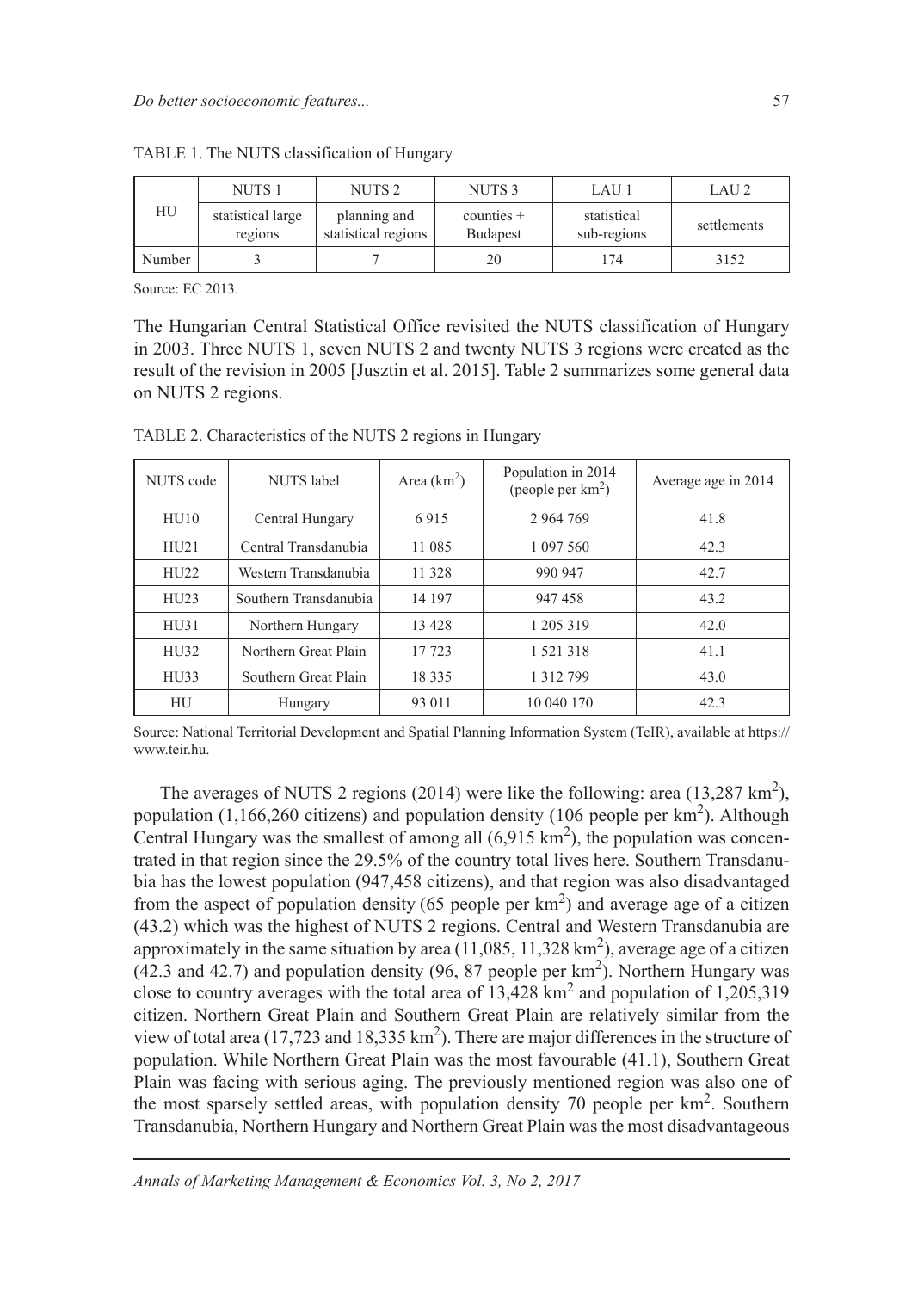NUTS 2 regions from the aspect of substantial unemployment, society, economy and infrastructure (Table 3). Share of 84% of the most disadvantageous local administrative units (LAU 1) were also situated in the previously mentioned NUTS 2 regions (Fig. 1).

| NUTS label                                              |                  |                      |                      |  |  |  |  |  |  |
|---------------------------------------------------------|------------------|----------------------|----------------------|--|--|--|--|--|--|
| Southern Transdanubia                                   | Northern Hungary | Northern Great Plain | Southern Great Plain |  |  |  |  |  |  |
| (HU23)<br>(HU31)                                        |                  | (HU32)               | (HU33)               |  |  |  |  |  |  |
| Most disadvantageous local administrative units (LAU 1) |                  |                      |                      |  |  |  |  |  |  |
| Barcsi                                                  | Abaúj-Hegyközi   | Baktalórántházai     | Bácsalmási           |  |  |  |  |  |  |
| Bátonyterenyei<br>Csurgói                               |                  | Berettyóújfalui      | Jánoshalmai          |  |  |  |  |  |  |
| Kadarkúti                                               | Bodrogközi       | Csengeri             | Kisteleki            |  |  |  |  |  |  |
| Lengyeltóti                                             | Edelényi         | Fehérgyarmati        | Mezőkovácsházai      |  |  |  |  |  |  |
| Sásdi                                                   | Encsi            | Mátészalkai          | Sarkadi              |  |  |  |  |  |  |
| Sellyei                                                 | Hevesi           | Nyírbátori           |                      |  |  |  |  |  |  |
| Szigetvári                                              | Mezőcsáti        | Tiszafüredi          |                      |  |  |  |  |  |  |
| Tamási                                                  | <b>Ozdi</b>      | Vásárosnaményi       |                      |  |  |  |  |  |  |
|                                                         | Sárospataki      |                      |                      |  |  |  |  |  |  |
|                                                         | <b>Szerencsi</b> |                      |                      |  |  |  |  |  |  |
|                                                         | Szikszói         |                      |                      |  |  |  |  |  |  |
|                                                         | Tokaji           |                      |                      |  |  |  |  |  |  |

TABLE 3. The most disadvantageous regions of Hungary

Source: Rural Development Programme 2014–2020, retrieved from https://www.palyazat.gov.hu/node/56582.



FIG. 1. The most disadvantageous regions of Hungary Source: https://www.palyazat.gov.hu/doc/1254.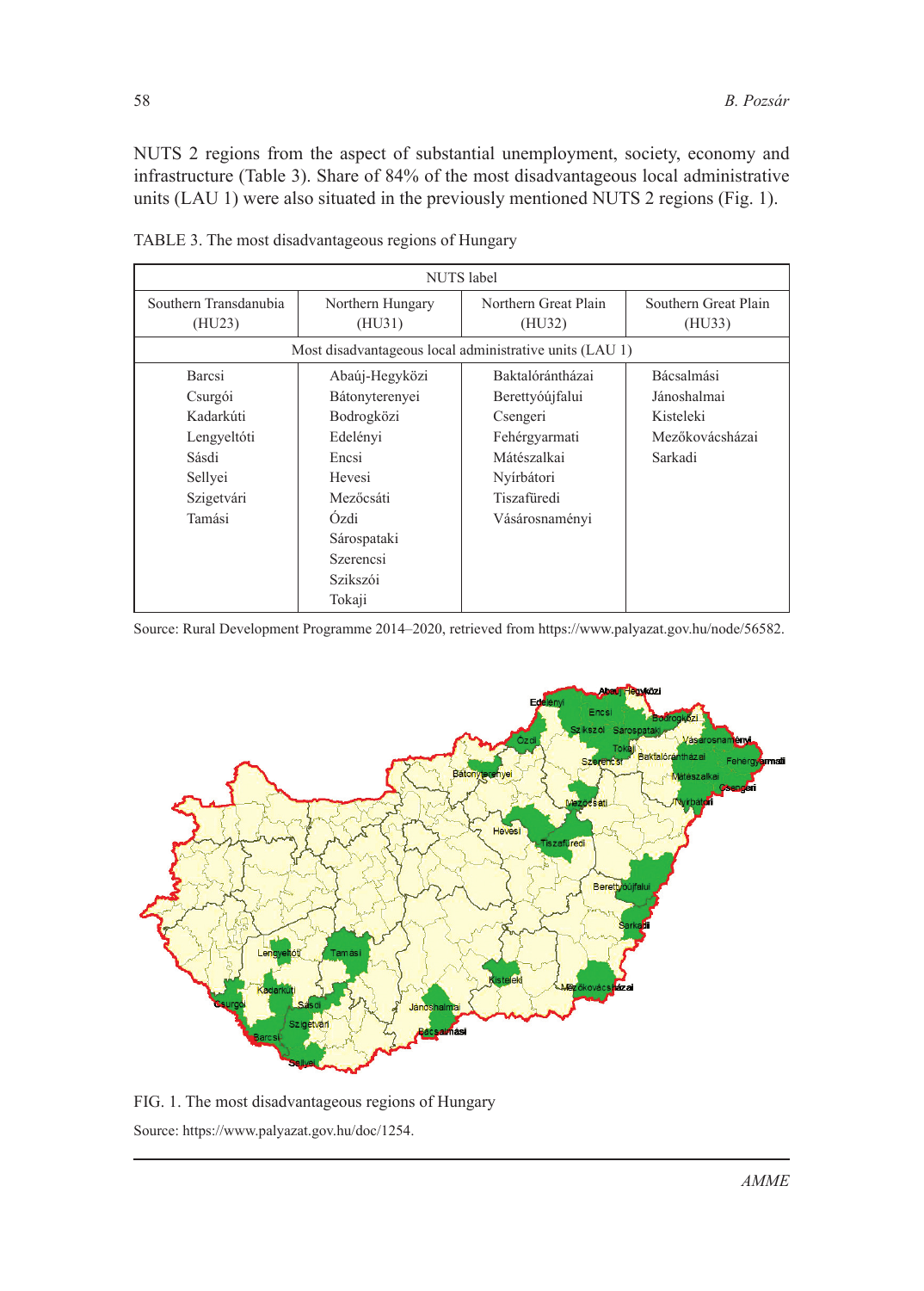Central Hungary was in the best situation regarding the educational attainment. The share of people with higher education (56%) was above of the country average (43%). Southern Transdanubia, Northern Hungary, Northern Great Plain and Southern Great Plain are disadvantaged from that aspect, since the share of people with lower education are higher than the country average. Early school leaving was another challenge for Hungary. The share of early school leavers are 11.6% which are above the average of EU-28 (11.1% in 2014) [EC 2015c]. The proportion of early school leavers are the highest (18.4%) in Northern Hungary while that index in 2015 was just 7.2% in Central Hungary.



FIG. 2. Educational attainment in Hungary in 2014

Source: author based on the data provided by the Hungarian Central Statistical Office.

Table 4 presents the indicators which were calculated and assembled. These are also reflecting the inequalities between NUTS 2 regions of Hungary regarding socioeconomic factors.

Western Transdanubia, Central Transdanubia, Central Hungary and Southern Transdanubia are showing a favourable picture from the aspect of employment. All of these NUTS 2 regions have a lower or equal unemployment rate comparing them with the average of Hungary. Southern Great Plain, Northern Hungary and Norther Great Plain are facing serious difficulties from that view. The unemployment rate was higher in Northern Hungary and Northern Great plain than the averages of NUTS 2 regions of Europe (9.9% in 2014) according to Eurostat data.

The population growth was showing a diverse picture for us. The natural increase (–3.9‰) was unfavourable in all of the examined units. The net migration rate was com-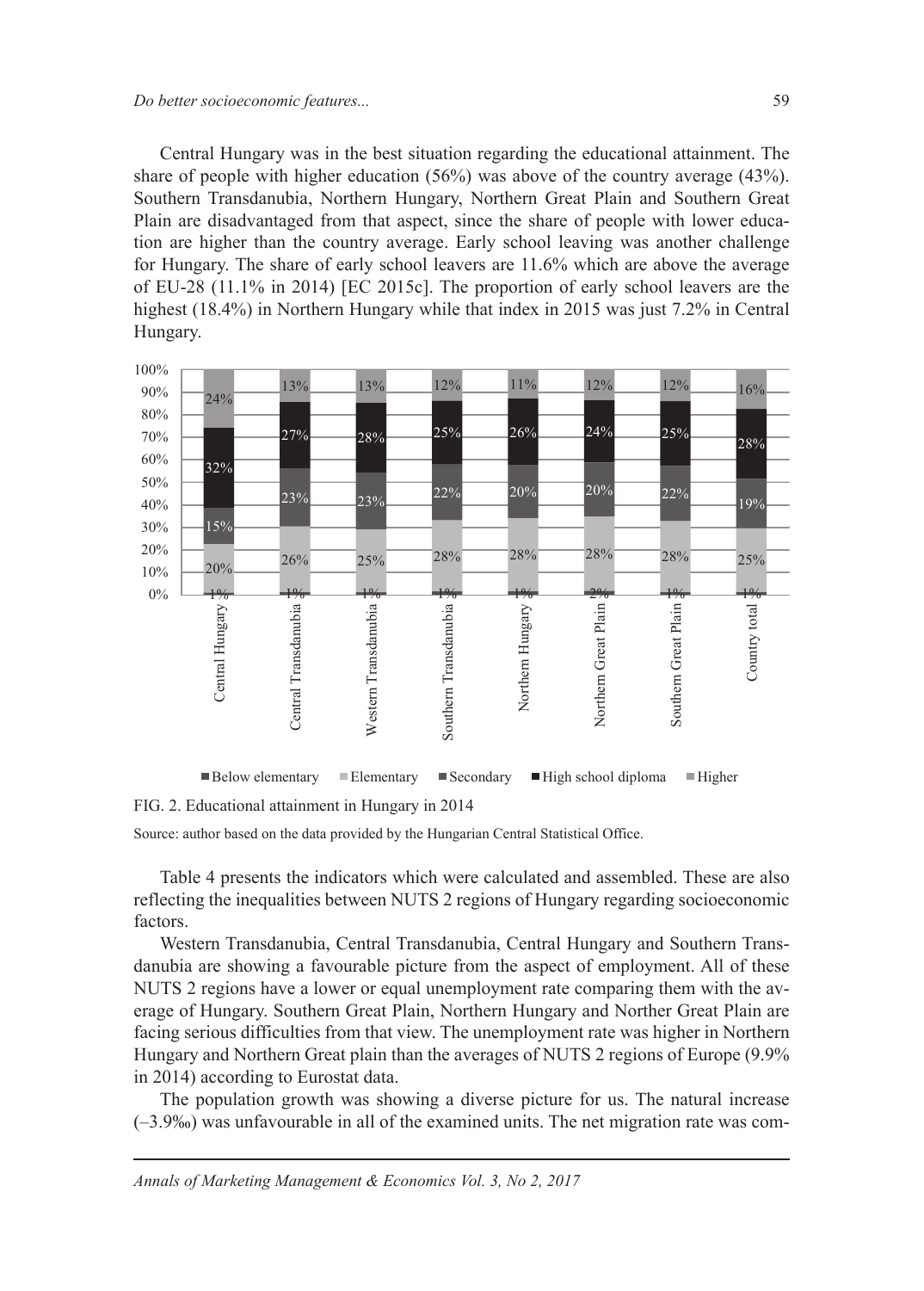| <b>NUTS</b><br>code | <b>NUTS</b> label     | Unemploy-<br>ment rate<br>$(\%)$ | Population<br>growth<br>$(\%)$ | Rate of<br>ageing<br>$(\%)$ | Vitality<br>index<br>$(\% )$ | Old age<br>dependency<br>ratio<br>$(\%)$ | GDP per<br>capita<br>$-thous. HUF)$ |
|---------------------|-----------------------|----------------------------------|--------------------------------|-----------------------------|------------------------------|------------------------------------------|-------------------------------------|
| H <sub>U10</sub>    | Central Hungary       | 6.2                              | 0.15                           | 121.9                       | 1.14                         | 27%                                      | 5 1 6 2                             |
| HU21                | Central Transdanubia  | 5.6                              | $-0.41$                        | 120.9                       | 1.19                         | 24%                                      | 2941                                |
| HU22                | Western Transdanubia  | 4.6                              | $-0.31$                        | 129.3                       | 1.12                         | 26%                                      | 3 4 1 4                             |
| HU23                | Southern Transdanubia | 7.9                              | $-0.64$                        | 132.6                       | 1.09                         | 26%                                      | 2 1 6 7                             |
| HU31                | Northern Hungary      | 10.5                             | $-0.75$                        | 117                         | 1.16                         | 25%                                      | 2037                                |
| HU32                | Northern Great Plain  | 11.8                             | $-0.53$                        | 103                         | 1.30                         | 23%                                      | 2 0 6 2                             |
| H <sub>U33</sub>    | Southern Great Plain  | 9.0                              | $-0.69$                        | 135.4                       | 1.10                         | 27%                                      | 2 2 8 0                             |
| HU                  | Hungary (average)     | 7.9                              | $-0.45$                        | 122.9                       | 1.16                         | 25%                                      | 2866                                |

TABLE 4. Calculated indicators

Source: own elaboration on the data for 2014 provided by the Hungarian Central Statistical Office and National Territorial Development and Spatial Planning Information System (TeIR).

pensating the situation in Central Hungary (3.7‰) resulting in a positive population growth rate and favourable vitality index, while the tendencies are moderated in Western Transdanubia (1.5‰) because of the same reason.

Like many other EU countries, Hungary was also contending with ageing of its population resulting in an average age of population of 44.2 (data from 2016). The tendencies are also detrimental for the agriculture, since the average age of Hungarian farmers are 56, according to Hungarian Ministry of Agriculture data. The old age dependency ratio (25%) of Hungary was below of the average of EU-28 (28.1%). These results are very concerned from the aspect of sustainability regarding pension systems. The importance of old age self-sufficiency was getting more prominent because of the ongoing tendencies.

### **APPLICABLE INSTRUMENTS**

Rural development is the second pillar of the Common Agricultural Policy. The national rural development programmes are supported from The European Agricultural Fund for Rural Development (EAFRD). For Hungary, there are 4.2 billion EUR available for regional development purposes for the current funding period of 2014–2020. The main aim of the Hungarian Rural Development Programme (RDP) is to moderate the problems of the society and inequality. The main objectives of the Hungarian Rural Development Programme (RDP) are in connection with the society and its problems such as:

- − poverty;
- − economic problems in underdeveloped regions;
- − difficulties of social inclusion.

In order to solve these problems the programme appoints the following supportable areas:

- − knowledge transfer and innovation;
- − R+D sector;
- − education;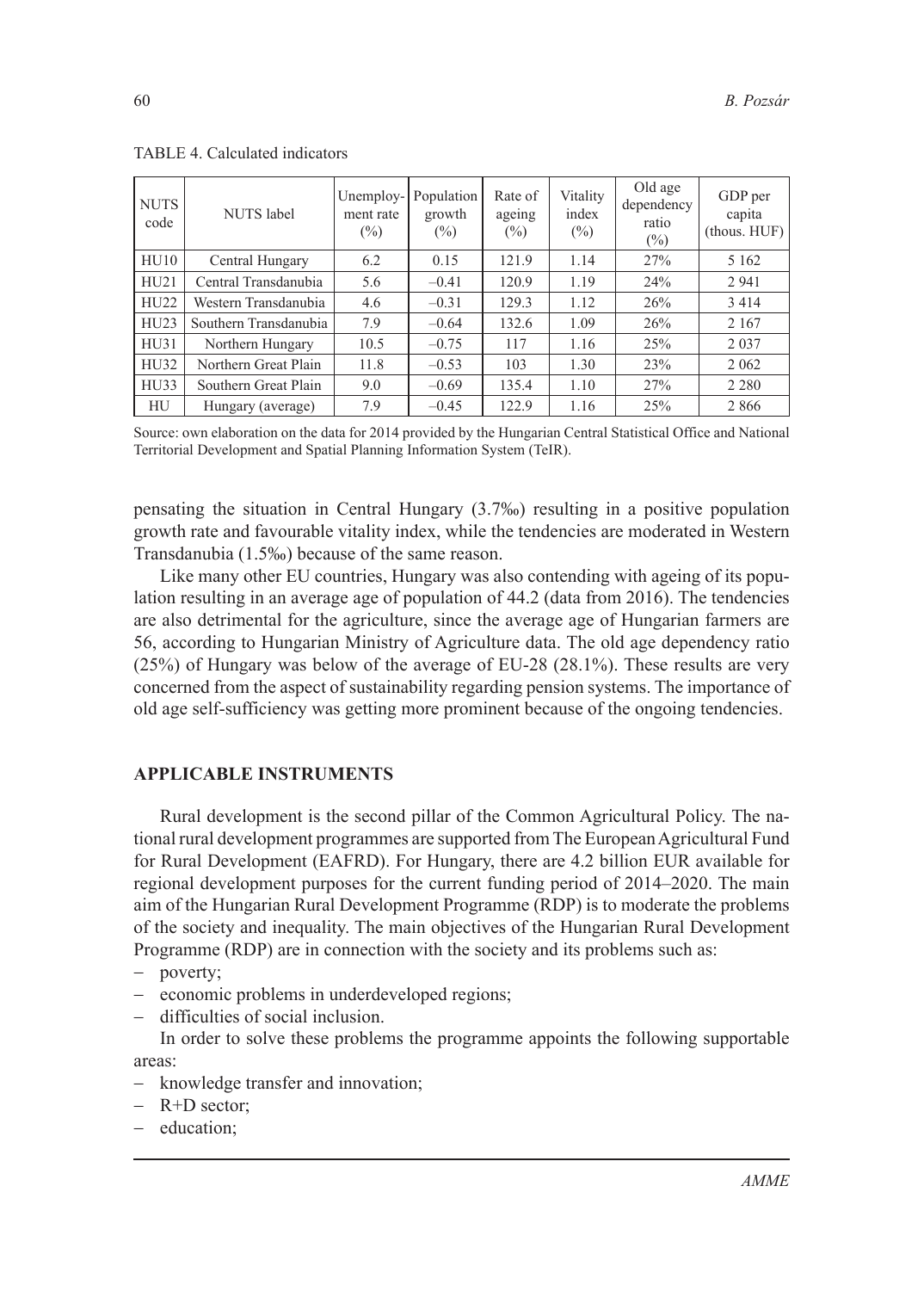- − job opportunities;
- − infrastructure.

Regarding to the RDP, it is justifiable to support  $R+D$  activities, information society, education and healthcare services and the evolution of road networks concerning accessibility (https://www.palyazat.gov.hu/node/56582). Figure 2 presents the main areas of Hungarian Rural Development Programme.



FIG. 3. The priorities of the Hungarian Rural Development Programme

Source: own elaboration on the data provided by the European Commission.

The supports from the European Social Fund (ESF) and the European Regional Development Fund (ERDF) could also offset these difficulties. The objective of European Social Fund is to support career opportunities by creating new jobs. To help job seekers to find their desired occupation is another aim of the fund. The most important intention for Hungary is to invest in human capital by improving people's skills, create training and healthcare opportunities and to develop the public administration system. The target groups of these supports are low-skilled and young people. At around 450,000 people are expected to benefit from education programmes, while 300,000 people will take a part in healthcare services. As much as 60,000 students and 40,000 teachers will be trained in order to reduce early-school leaving [EC 2015c].

The following few examples were supported by the European Social Fund:

– Opening to the Street programme. Central Hungary is considered the most developed region because of the distinct situation of Budapest. However, the number of homeless people is disquieting. To measure the exact number of homeless people is a difficult matter, we can only deduce to it from statistical sources. During the period of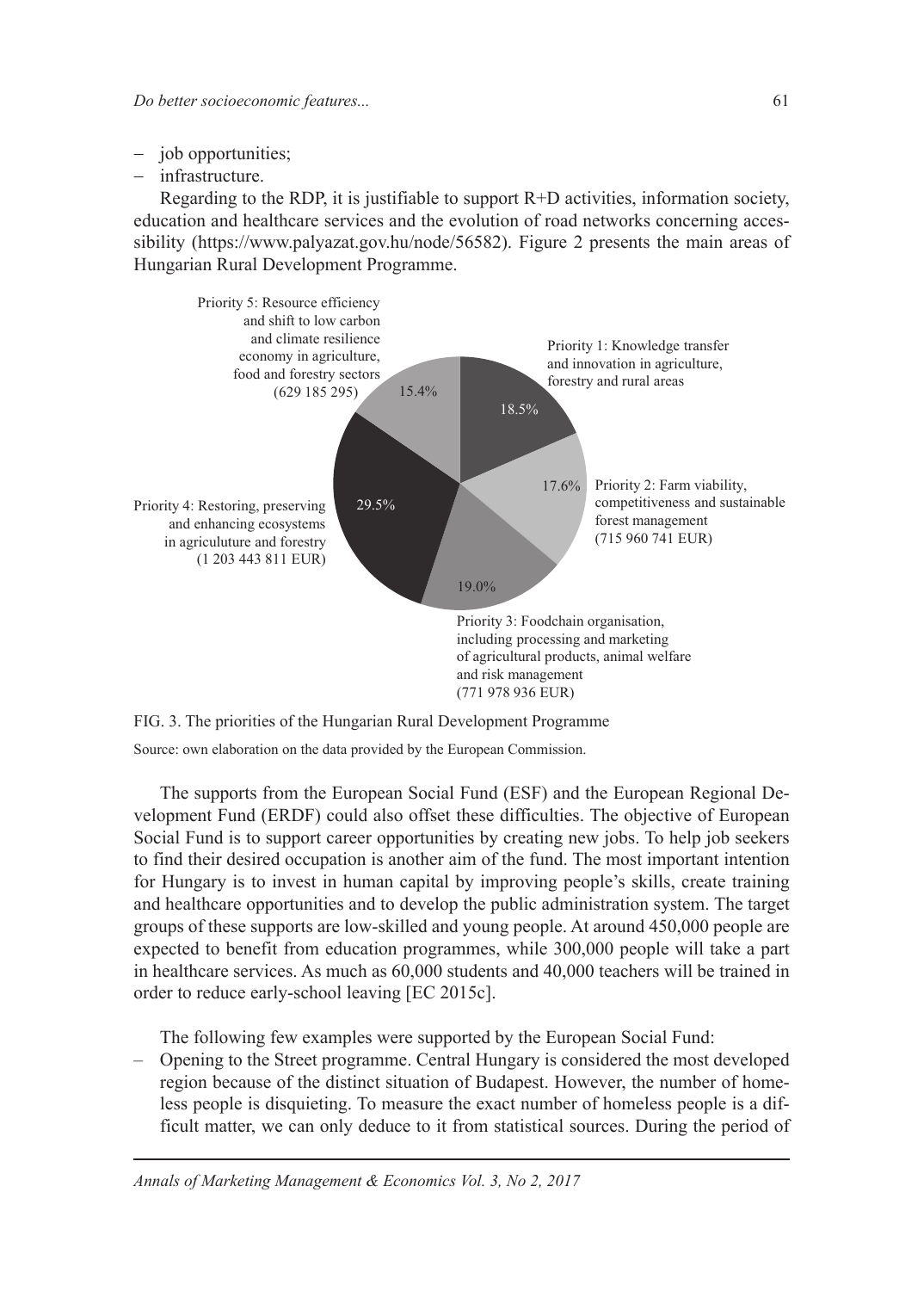2010 and 2014 an average of 5,529 people visited to shelters daily in Budapest. From March 2013 until October 2014 the ESF contributed 410,200 EUR to cover the expenses the Opening to the Street programme. During this period, 120 homeless people have received accommodation and education. Some of the have finally finished his or her primary education, while others were selected to participate in specific vocational or IT and communication training. Ten of them were employed for a year, while 75 homeless people participated in voluntary work. Another goal of the programme was to help them to get rid of their addiction [EC 2015c].

– Danish-Hungarian project reaches out to those on the margins. There were some examples for international cooperation within the ESF. The main aim of the project was about to help the people who faced with long-term unemployment by the application of the Danish education model. From June 2012 until February 2014 the ESF has allocated 578,168 EUR in order to achieve the purpose of the programme. Three hundred and ten people have benefited from the services, like receiving vocational education and obtain skills for more effective job-seeking activity. Thirty four of them were able to keep their job positions, while 22 participants gained a new profession [EC 2015c].

The main aims of European Regional Development Fund (ERDF) are to invest in small and medium-sized enterprises (SMEs), innovation and research, Information and Communication Technologies (ICTs), and to foster the transition to low-carbon economy [EC 2000]. Tourism, environmental protection, infrastructure, energy and resource efficiency, education and healthcare could be also supported (https://www.palyazat.gov.hu/erfa).

There are numerous examples for the utilization of ERDF supports in Hungary. The following programmes are strictly in connection with rural development:

- − Kisbér, a village situated in Central Transdanubia (HU21) has received at about 1,773,000 EUR to modernize the education infrastructure. The village's elementary school, the grammar and vocational school and the kindergarten have benefited from the support [Local Government of Kisbér 2009];
- − Komló, a village in the Southern Transdanubia region have also received from the fund. The village's house of arts and its museum have been renewed from the estimated sum of 55,6200 EUR [Local Government of Komló 2009].

#### **CONCLUSIONS**

Hungary is showing a twofold picture regarding the presented indicators. The economic importance of Central Hungary is disproportionate, since it is generating the 48% of the total GDP. The main aim of the structural funds is to support NUTS 2 regions, where the GDP per capita is less than 75% than the average of EU-28. Central Hungary consists of two NUTS 3 regions, Budapest (HU101) and Pest county (HU102). At the time of the accession Central Hungary (102.2%) has surpassed the previously mentioned criteria because of the predominance of Budapest (133.5%). There are aspirations since 2002 in order to divide Pest county from Central Hungary. The secession would be reasonable, since the GDP per capita in Pest county is just the 56.6% (data from 2011) of the average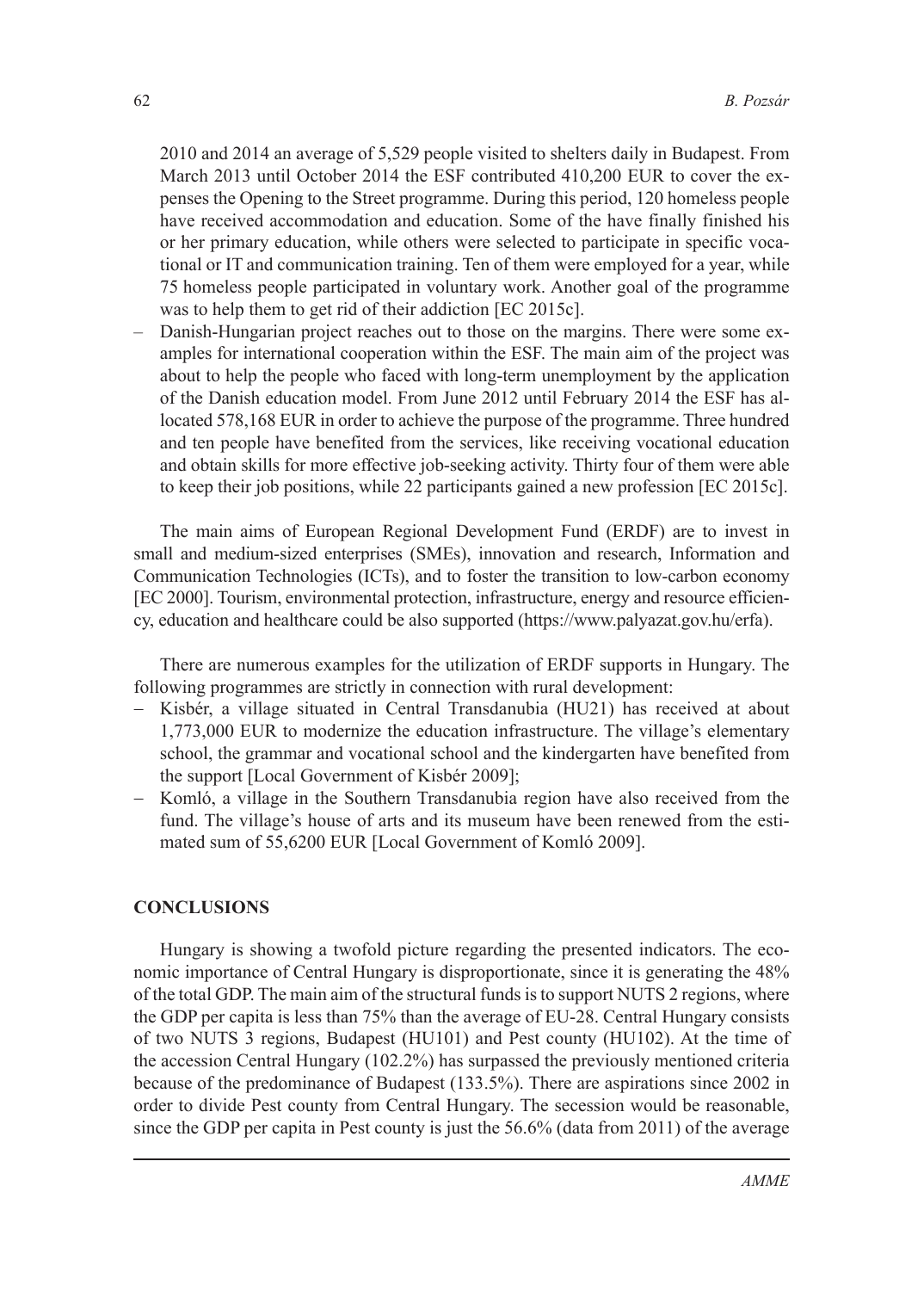EU-28. Central Hungary is also in an eminent role because it's social composition by education attainment. The situation of Central and Western Transdanubia are also favourable because of low unemployment rate. Although these economic related factors are better in the recently mentioned NUTS 2 region, Northern Hungary and Northern Great Plain has some potential because of their age structure. The utilization of the European Social Fund (ESF) is a great chance to improve people's skills in these regions by creating training opportunities and reduce early-school leaving. Entrepreneurship and employment are also supportable from the European Regional Development Fund (ERDF). To invest in R+D sector and education is a key issue for these regions since these activities are in a strong correlation with competitiveness of territorial units.

#### **REFERENCES**

- European Commission (EC), 2000: Agenda 2000, retrieved from http://ec.europa.eu/agriculture/ cap-history/agenda-2000/index\_en.htm [accessed: 15.08.2016].
- European Commission (EC), 2013. Nomenclature of Territorial Units for Statistics, by regional level, version 2013 (NUTS 2013), retrieved from http://ec.europa.eu/eurostat/ramon/nomenclatures/index.cfm?TargetUrl=LST\_CLS\_DLD&StrNom=NUTS\_2013L&StrLangu ageCode=EN&StrLayoutCode=HIERARCHIC# [accessed: 15.08.2016].
- European Commission (EC), 2015a. Danish-Hungarian project reaches out to those on the margins, retrieved from http://ec.europa.eu/esf/main.jsp?catId=46&langId=en&projectId=1700 [accessed: 15.08.2016].
- European Commission (EC), 2015b. Factsheet on 2014–2020 Rural Development Programme for Hungary, retrieved from http://ec.europa.eu/agriculture/rural-development-2014-2020/ country-files/hu/factsheet-hungary\_en.pdf [accessed: 15.08.2016].
- European Commission (EC), 2015c. Getting 120 homeless off the street and into jobs, retrieved from http://ec.europa.eu/esf/main.jsp?catId=46&langId=el&projectId=1699 [accessed: 15.08.2016].
- HORVÁTH G. (ed.), 2006. Régiók és települések versenyképessége (Competiveness of regions and settlements) [in Hungarian], Magyar Tudományos Akadémia, Pécs, 10-14.
- JUSZTIN V., PIKLER K., KELENNÉ TÖRÖK L., MAGYAR J., KOHÁN Z., TAKÁCS P., CHI-KÁN M., TAFFERNER B., 2015. Közép-magyarországi régió esetleges kettéválasztásának lehetőségéről szóló vizsgálat (Research about the possible division of Central Hungary) [in Hungarian], Budapest, retrieved from http://regionalispolitika.kormany. hu/download/c/ad/31000/NUTS\_vizsgalati\_jelent%C3%A9s\_2015nov.pdf [accessed: 15.08.2016].
- Local Government of Kisbér, 2009. KDOP-5.1-1/2F-2f-2009-0003, retrieved fromhttp://www.kisber.hu/elemek/3481/Sajto.pdf [accessed: 15.08.2016].
- Local Government of Komló, 2009. DDOP-4.1.1./D-09-2F-2009-0001, retrieved from http://www. komloonk.hu/kozmuvelodesi-intezmenyek-fejlesztese [accessed: 15.08.2016].
- MORLEY M., 2015. Economic theories that have changed us: endogenous growth, retrieved from http://theconversation.com/economic-theories-that-have-changed-us-endogenous-growth-42249 [accessed: 15.08.2016].